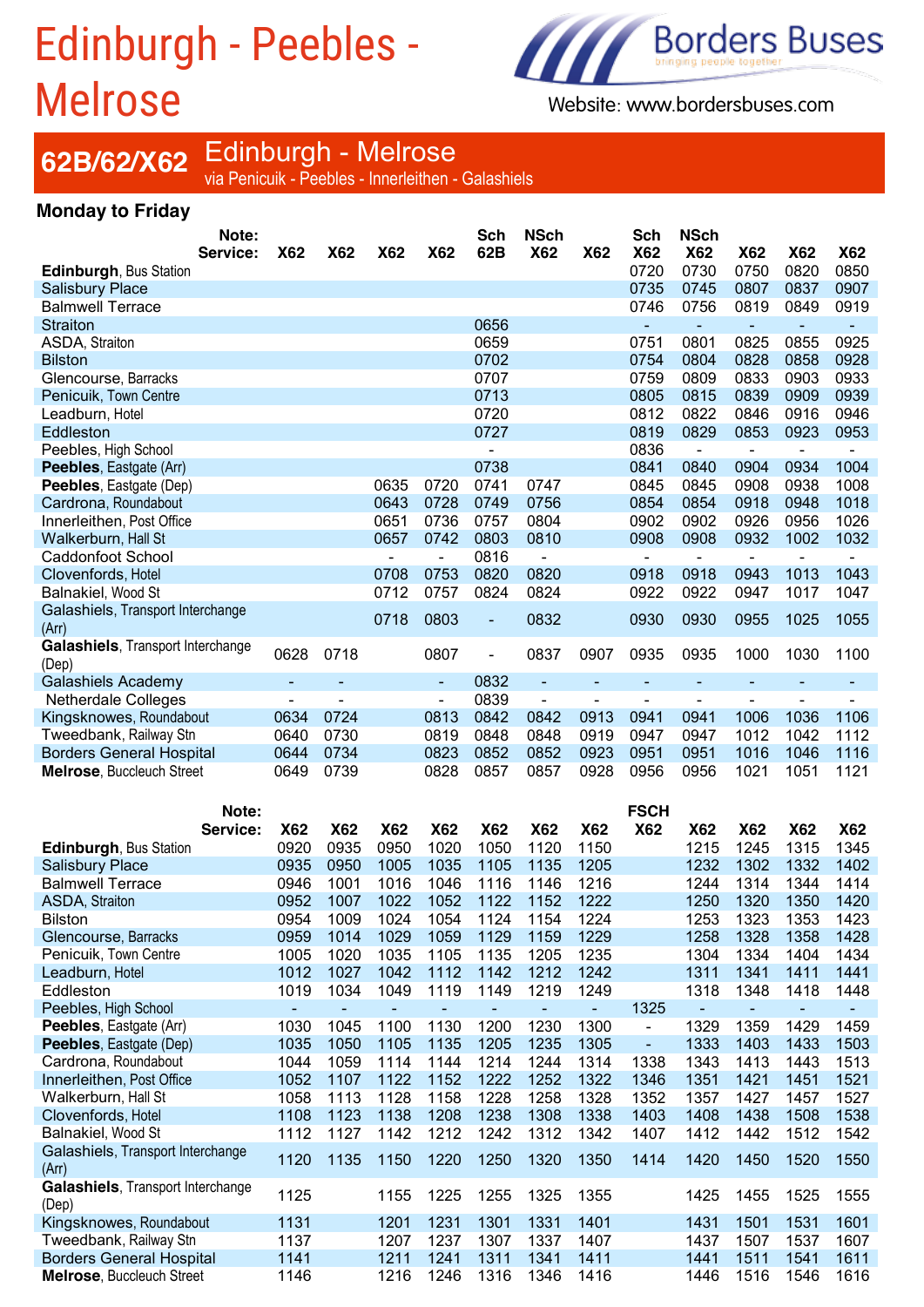|                                                               | Note:           |              | <b>NFSC</b>    |              |              |              |              |              |              |                |                |                |                |
|---------------------------------------------------------------|-----------------|--------------|----------------|--------------|--------------|--------------|--------------|--------------|--------------|----------------|----------------|----------------|----------------|
|                                                               | Service:<br>X62 |              | <b>X62</b>     | <b>X62</b>   | <b>X62</b>   | <b>X62</b>   | X62          | <b>X62</b>   | <b>X62</b>   | X62            | <b>X62</b>     | <b>X62</b>     | <b>X62</b>     |
| <b>Edinburgh, Bus Station</b>                                 | 1415            |              |                |              | 1445         |              | 1515         |              | 1545         | 1615           | 1645           | 1730           | 1810           |
| <b>Salisbury Place</b>                                        | 1432            |              |                |              | 1505         |              | 1535         |              | 1605         | 1635           | 1705           | 1750           | 1828           |
| <b>Balmwell Terrace</b>                                       | 1444            |              |                |              | 1517         |              | 1547         |              | 1617         | 1647           | 1717           | 1802           | 1837           |
| ASDA, Straiton                                                | 1450            |              |                |              | 1523         |              | 1553         |              | 1623         | 1653           | 1723           | 1808           | 1842           |
| <b>Bilston</b>                                                | 1453            |              |                |              | 1527         |              | 1557         |              | 1627         | 1657           | 1727           | 1812           | 1847           |
| Glencourse, Barracks                                          | 1458            |              |                |              | 1535         |              | 1605         |              | 1635         | 1705           | 1735           | 1820           | 1852           |
| Penicuik, Town Centre                                         | 1504            |              |                |              | 1542         |              | 1612         |              | 1642         | 1712           | 1742           | 1827           | 1858           |
| Leadburn, Hotel                                               | 1511            |              |                |              | 1549         |              | 1619         |              | 1649         | 1719           | 1749           | 1834           | 1905           |
| Eddleston                                                     | 1518            |              |                |              | 1558         |              | 1628         |              | 1658         | 1728           | 1758           | 1843           | 1913           |
| Peebles, High School                                          | Ξ.              |              | 1550           |              | ÷            |              | ÷            |              | $\equiv$     | $\blacksquare$ | $\blacksquare$ | $\blacksquare$ | $\blacksquare$ |
| Peebles, Eastgate (Arr)                                       | 1529            |              | $\overline{a}$ |              | 1608         |              | 1638         |              | 1708         | 1738           | 1808           | 1853           | 1922           |
| Peebles, Eastgate (Dep)                                       | 1533            |              | ÷              |              | 1612         |              | 1642         |              | 1712         | 1742           | 1812           | 1857           | 1926           |
| Cardrona, Roundabout                                          | 1543            |              | 1603           |              | 1622         |              | 1652         |              | 1722         | 1752           | 1822           | 1907           | 1935           |
| Innerleithen, Post Office                                     | 1551            |              | 1611           |              | 1630         |              | 1700         |              | 1730         | 1800           | 1830           | 1915           | 1943           |
| Walkerburn, Hall St                                           | 1557            |              | 1617           |              | 1636         |              | 1706         |              | 1736         | 1806           | 1836           | 1921           | 1949           |
| Clovenfords, Hotel                                            | 1608            |              | 1628           |              | 1647         |              | 1717         |              | 1747         | 1817           | 1847           | 1932           | 2000           |
| Balnakiel, Wood St                                            | 1612            |              | 1632           |              | 1651         |              | 1721         |              | 1751         | 1821           | 1851           | 1936           | 2004           |
| Galashiels, Transport Interchange                             |                 |              |                |              |              |              |              |              |              |                |                |                |                |
| (Arr)                                                         | 1620            |              | 1639           |              | 1659         |              | 1729         |              | 1759         | 1829           | 1859           | 1944           | 2012           |
| Galashiels, Transport Interchange                             |                 |              |                |              |              |              |              |              |              |                |                |                |                |
| (Dep)                                                         | 1625            |              |                | 1655         |              | 1725         |              | 1755         |              | 1834           |                | 1949           |                |
| Kingsknowes, Roundabout                                       | 1631            |              |                | 1701         |              | 1731         |              | 1801         |              | 1840           |                | 1955           |                |
| Tweedbank, Railway Stn                                        | 1637            |              |                | 1707         |              | 1737         |              | 1807         |              | 1846           |                | 2001           |                |
| <b>Borders General Hospital</b>                               | 1641            |              |                | 1711         |              | 1741         |              | 1811         |              | 1850           |                | 2005           |                |
| Melrose, Buccleuch Street                                     | 1646            |              |                | 1716         |              | 1746         |              | 1816         |              | 1855           |                | 2010           |                |
|                                                               |                 |              |                |              |              |              |              |              |              |                |                |                |                |
|                                                               | Service:        |              |                |              |              |              |              |              |              |                |                |                |                |
| Edinburgh, Bus Station                                        |                 | X62          | <b>X62</b>     | <b>X62</b>   | <b>X62</b>   | 62           | <b>X62</b>   | 62           | <b>X62</b>   | <b>X62</b>     |                |                |                |
|                                                               |                 | 1830         | 1900           | 1930         | 2030         |              | 2130         |              | 2230         | 2330           |                |                |                |
| Salisbury Place                                               |                 | 1848         | 1914           | 1944         | 2044         |              | 2144         |              | 2244         | 2344           |                |                |                |
| <b>Balmwell Terrace</b>                                       |                 | 1857         | 1924           | 1954         | 2054         |              | 2154         |              | 2254         | 2354           |                |                |                |
| ASDA, Straiton                                                |                 | 1902         | 1928           | 1958         | 2058         |              | 2158         |              | 2258         | 2358           |                |                |                |
| <b>Bilston</b>                                                |                 | 1907         | 1931           | 2001         | 2101         |              | 2201         |              | 2301         | 0001           |                |                |                |
| Glencourse, Barracks                                          |                 | 1912         | 1935           | 2005         | 2105         |              | 2205         |              | 2305         | 0005           |                |                |                |
| Penicuik, Town Centre                                         |                 | 1918         | 1942           | 2012         | 2112         |              | 2212         |              | 2312         | 0012           |                |                |                |
| Leadburn, Hotel                                               |                 | 1925         | 1949           | 2019         | 2119         |              | 2219         |              | 2319         | 0019           |                |                |                |
| Eddleston                                                     |                 | 1933         | 1957           | 2027         | 2127         |              | 2227         |              | 2327         | 0027           |                |                |                |
| Peebles, Eastgate (Arr)                                       |                 | 1942         | 2007           | 2037         | 2137         |              | 2237         |              | 2337         | 0037           |                |                |                |
| Peebles, Eastgate (Dep)                                       |                 | 1946         | 2008           | 2038         | 2138         |              | 2238         |              | 2338         |                |                |                |                |
| Cardrona, Roundabout                                          |                 | 1955         | 2017           | 2047         | 2147         |              | 2247         |              | 2347         |                |                |                |                |
| Innerleithen, Post Office                                     |                 |              | 2025           | 2055         |              |              |              |              | 2355         |                |                |                |                |
|                                                               |                 | 2003         |                |              | 2155         |              | 2255         |              | 0001         |                |                |                |                |
| Walkerburn, Hall St                                           |                 | 2009         | 2031           | 2101         | 2201         |              | 2301         | 0006         |              |                |                |                |                |
| Clovenfords, Hotel                                            |                 | 2020         | 2041           | 2111         | 2211         | 2306         | 2311<br>2315 |              | 0011         |                |                |                |                |
| Balnakiel, Wood St<br>Galashiels, Transport Interchange (Arr) |                 | 2024<br>2032 | 2045<br>2052   | 2115<br>2122 | 2215<br>2222 | 2310<br>2315 | 2322         | 0010<br>0015 | 0015<br>0022 |                |                |                |                |
| Galashiels, Transport Interchange (Dep)                       |                 |              |                |              |              |              |              |              |              |                |                |                |                |
|                                                               |                 | 2035         |                | 2125         | 2225         |              |              |              |              |                |                |                |                |
| Kingsknowes, Roundabout                                       |                 | 2040         |                | 2130<br>2136 | 2230         |              |              |              |              |                |                |                |                |
| Tweedbank, Railway Stn<br><b>Borders General Hospital</b>     |                 | 2046<br>2050 |                | 2140         | 2236<br>2240 |              |              |              |              |                |                |                |                |

**Codes: SCH** Schooldays Only **Sch** Schooldays Only **FSch** FridaySchooldays Only **NFSc** Monday to Thursday Schooldays Only **NSch** School Holidays **NFSC** Non Friday Schooldays **FSCH** Friday Schooldays only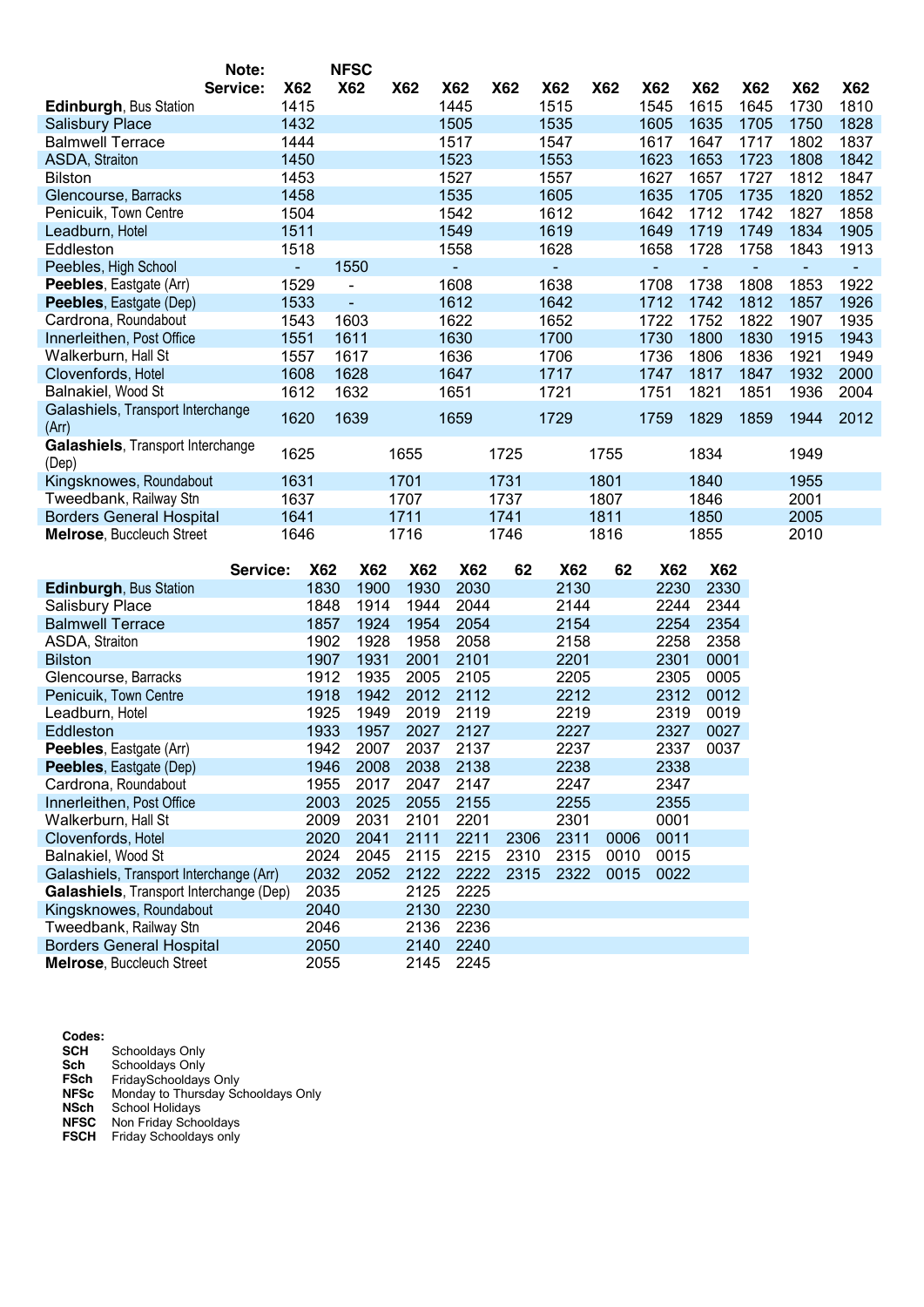### **62B/62/X62** Melrose - Edinburgh<br>via Galashiels, Innerleithen, Peebles, Penicuik

#### **Monday to Friday**

|                                            | Note:    |            | <b>SCD</b> |      |            |            |                          |                | Sch        |                          |            |                          |            |
|--------------------------------------------|----------|------------|------------|------|------------|------------|--------------------------|----------------|------------|--------------------------|------------|--------------------------|------------|
|                                            | Service: | <b>X62</b> | <b>X62</b> | X62  | <b>X62</b> | <b>X62</b> | <b>X62</b>               | <b>X62</b>     | <b>X62</b> | <b>X62</b>               | <b>X62</b> | <b>X62</b>               | <b>X62</b> |
| Melrose, Buccleuch Street                  |          |            |            |      |            |            | 0650                     |                |            | 0740                     |            | 0830                     | 0900       |
| <b>Borders General Hospital</b>            |          |            |            |      |            |            | 0657                     |                |            | 0747                     |            | 0837                     | 0907       |
| Tweedbank, Railway Stn                     |          |            |            |      |            |            | 0700                     |                |            | 0750                     |            | 0840                     | 0910       |
| Kingsknowes, Roundabout                    |          |            |            |      |            |            | 0708                     |                |            | 0758                     |            | 0848                     | 0918       |
| Galashiels, Transport Interchange<br>(Arr) |          |            |            |      |            |            | 0715                     |                |            | 0805                     |            | 0855                     | 0925       |
| Galashiels, Transport Interchange<br>(Dep) |          | 0520       |            | 0550 | 0615       | 0635       | 0720                     | 0740           | 0745       | 0810                     | 0840       | 0900                     | 0930       |
| Balnakiel, Wood St                         |          | 0528       |            | 0558 | 0623       | 0643       | 0728                     | 0748           | 0753       | 0818                     | 0848       | 0908                     | 0938       |
| Clovenfords, Hotel                         |          | 0532       |            | 0602 | 0627       | 0647       | 0732                     | 0752           | 0757       | 0822                     | 0852       | 0912                     | 0942       |
| Walkerburn, Hall St                        |          | 0542       |            | 0612 | 0637       | 0659       | 0742                     | 0802           | 0807       | 0832                     | 0902       | 0922                     | 0952       |
| Innerleithen, Post Office                  |          | 0549       |            | 0619 | 0644       | 0707       | 0749                     | 0809           | 0814       | 0839                     | 0909       | 0929                     | 0959       |
| Cardrona, Roundabout                       |          | 0556       |            | 0626 | 0651       | 0715       | 0756                     | 0816           | 0821       | 0846                     | 0916       | 0936                     | 1006       |
| Peebles, Eastgate (Arr)                    |          | 0605       |            | 0635 | 0700       | 0724       | 0805                     | 0825           | 0830       | 0855                     | 0925       | 0945                     | 1015       |
| Peebles, Eastgate (Dep)                    |          | 0609       | 0613       | 0639 | 0704       | 0728       | 0809                     | 0830           | 0830       | 0900                     | 0930       | 0950                     | 1020       |
| Peebles, High School                       |          |            |            |      |            |            | $\overline{\phantom{0}}$ | $\blacksquare$ | 0834       | $\overline{\phantom{0}}$ |            | $\overline{\phantom{0}}$ |            |
| Eddleston                                  |          | 0619       | 0623       | 0649 | 0714       | 0738       | 0819                     | 0840           |            | 0910                     | 0940       | 1000                     | 1030       |
| Leadburn, Hotel                            |          | 0627       | 0631       | 0657 | 0722       | 0746       | 0827                     | 0848           |            | 0918                     | 0948       | 1008                     | 1038       |
| Penicuik, Town Centre                      |          | 0634       | 0638       | 0704 | 0729       | 0754       | 0835                     | 0855           |            | 0925                     | 0955       | 1015                     | 1045       |
| Glencourse, Barracks                       |          | 0641       | 0645       | 0711 | 0736       | 0802       | 0842                     | 0902           |            | 0932                     | 1002       | 1022                     | 1052       |
| <b>Bilston</b>                             |          | 0646       | 0650       | 0716 | 0741       | 0807       | 0847                     | 0907           |            | 0937                     | 1007       | 1027                     | 1057       |
| ASDA, Straiton                             |          | 0648       | 0652       | 0718 | 0743       | 0808       | 0849                     | 0909           |            | 0939                     | 1009       | 1029                     | 1059       |
| Straiton                                   |          |            | 0654       |      |            |            |                          |                |            |                          |            |                          |            |
| <b>Balmwell Terrace</b>                    |          | 0653       |            | 0723 | 0748       | 0816       | 0857                     | 0915           |            | 0945                     | 1015       | 1035                     | 1105       |
| <b>Salisbury Place</b>                     |          | 0701       |            | 0731 | 0756       | 0828       | 0906                     | 0924           |            | 0954                     | 1024       | 1044                     | 1114       |
| <b>Edinburgh, Bus Station</b>              |          | 0713       |            | 0743 | 0808       | 0838       | 0918                     | 0937           |            | 1007                     | 1037       | 1057                     | 1127       |

| Note:                                      |            |            |      |            |            |            | <b>FSch</b> |                          | <b>FSch</b> |                          |                          |            |
|--------------------------------------------|------------|------------|------|------------|------------|------------|-------------|--------------------------|-------------|--------------------------|--------------------------|------------|
| Service:                                   | <b>X62</b> | <b>X62</b> | X62  | <b>X62</b> | <b>X62</b> | <b>X62</b> | <b>X62</b>  | <b>X62</b>               | 62B         | <b>X62</b>               | <b>X62</b>               | <b>X62</b> |
| <b>Melrose, Buccleuch Street</b>           | 0930       | 1000       | 1030 | 1100       | 1130       | 1200       |             | 1230                     |             | 1300                     | 1330                     | 1400       |
| <b>Borders General Hospital</b>            | 0937       | 1007       | 1037 | 1107       | 1137       | 1207       |             | 1237                     |             | 1307                     | 1337                     | 1407       |
| Tweedbank, Railway Stn                     | 0940       | 1010       | 1040 | 1110       | 1140       | 1210       |             | 1240                     |             | 1310                     | 1340                     | 1410       |
| Kingsknowes, Roundabout                    | 0948       | 1018       | 1048 | 1118       | 1148       | 1218       |             | 1248                     |             | 1318                     | 1348                     | 1418       |
| Galashiels, Transport Interchange<br>(Arr) | 0955       | 1025       | 1055 | 1125       | 1155       | 1225       |             | 1255                     |             | 1325                     | 1355                     | 1425       |
| Galashiels, Transport Interchange<br>(Dep) | 1000       | 1030       | 1100 | 1130       | 1200       | 1230       |             | 1300                     |             | 1330                     | 1400                     | 1430       |
| Galashiels Academy                         |            |            |      |            |            |            |             | $\overline{\phantom{0}}$ | 1325        |                          |                          |            |
| Balnakiel, Wood St                         | 1008       | 1038       | 1108 | 1138       | 1208       | 1238       |             | 1308                     | 1331        | 1338                     | 1408                     | 1438       |
| Clovenfords, Hotel                         | 1012       | 1042       | 1112 | 1142       | 1212       | 1242       |             | 1312                     | 1335        | 1342                     | 1412                     | 1442       |
| Caddonfoot, School                         |            |            |      |            |            |            |             | $\blacksquare$           | 1340        | $\overline{\phantom{a}}$ | $\blacksquare$           |            |
| Walkerburn, Hall St                        | 1022       | 1052       | 1122 | 1152       | 1222       | 1252       |             | 1322                     | 1355        | 1352                     | 1424                     | 1454       |
| Innerleithen, Post Office                  | 1029       | 1059       | 1129 | 1159       | 1229       | 1259       |             | 1329                     |             | 1359                     | 1432                     | 1502       |
| Cardrona, Roundabout                       | 1036       | 1106       | 1136 | 1206       | 1236       | 1306       |             | 1336                     |             | 1406                     | 1440                     | 1510       |
| Peebles, Eastgate (Arr)                    | 1045       | 1115       | 1145 | 1215       | 1245       | 1315       |             | 1345                     |             | 1415                     | 1449                     | 1519       |
| <b>Peebles, Eastgate (Dep)</b>             | 1050       | 1120       | 1150 | 1220       | 1250       | 1320       |             | 1350                     |             | 1420                     | 1453                     | 1523       |
| Peebles, High School                       |            |            |      |            |            |            | 1325        |                          |             |                          | $\overline{\phantom{a}}$ | ۰          |
| Eddleston                                  | 1100       | 1130       | 1200 | 1230       | 1300       | 1330       | 1334        | 1400                     |             | 1430                     | 1503                     | 1533       |
| Leadburn, Hotel                            | 1108       | 1138       | 1208 | 1238       | 1308       | 1338       | 1340        | 1408                     |             | 1438                     | 1511                     | 1541       |
| Penicuik, Town Centre                      | 1115       | 1145       | 1215 | 1245       | 1315       | 1345       |             | 1415                     |             | 1445                     | 1519                     | 1549       |
| Glencourse, Barracks                       | 1122       | 1152       | 1222 | 1252       | 1322       | 1352       |             | 1422                     |             | 1452                     | 1527                     | 1557       |
| <b>Bilston</b>                             | 1127       | 1157       | 1227 | 1257       | 1327       | 1357       |             | 1427                     |             | 1457                     | 1532                     | 1602       |
| ASDA, Straiton                             | 1129       | 1159       | 1229 | 1259       | 1329       | 1359       |             | 1429                     |             | 1459                     | 1535                     | 1605       |
| <b>Balmwell Terrace</b>                    | 1135       | 1205       | 1235 | 1305       | 1335       | 1405       |             | 1435                     |             | 1505                     | 1541                     | 1611       |
| <b>Salisbury Place</b>                     | 1144       | 1214       | 1244 | 1314       | 1344       | 1414       |             | 1444                     |             | 1514                     | 1552                     | 1622       |
| <b>Edinburgh, Bus Station</b>              | 1157       | 1227       | 1257 | 1327       | 1357       | 1427       |             | 1457                     |             | 1527                     | 1607                     | 1637       |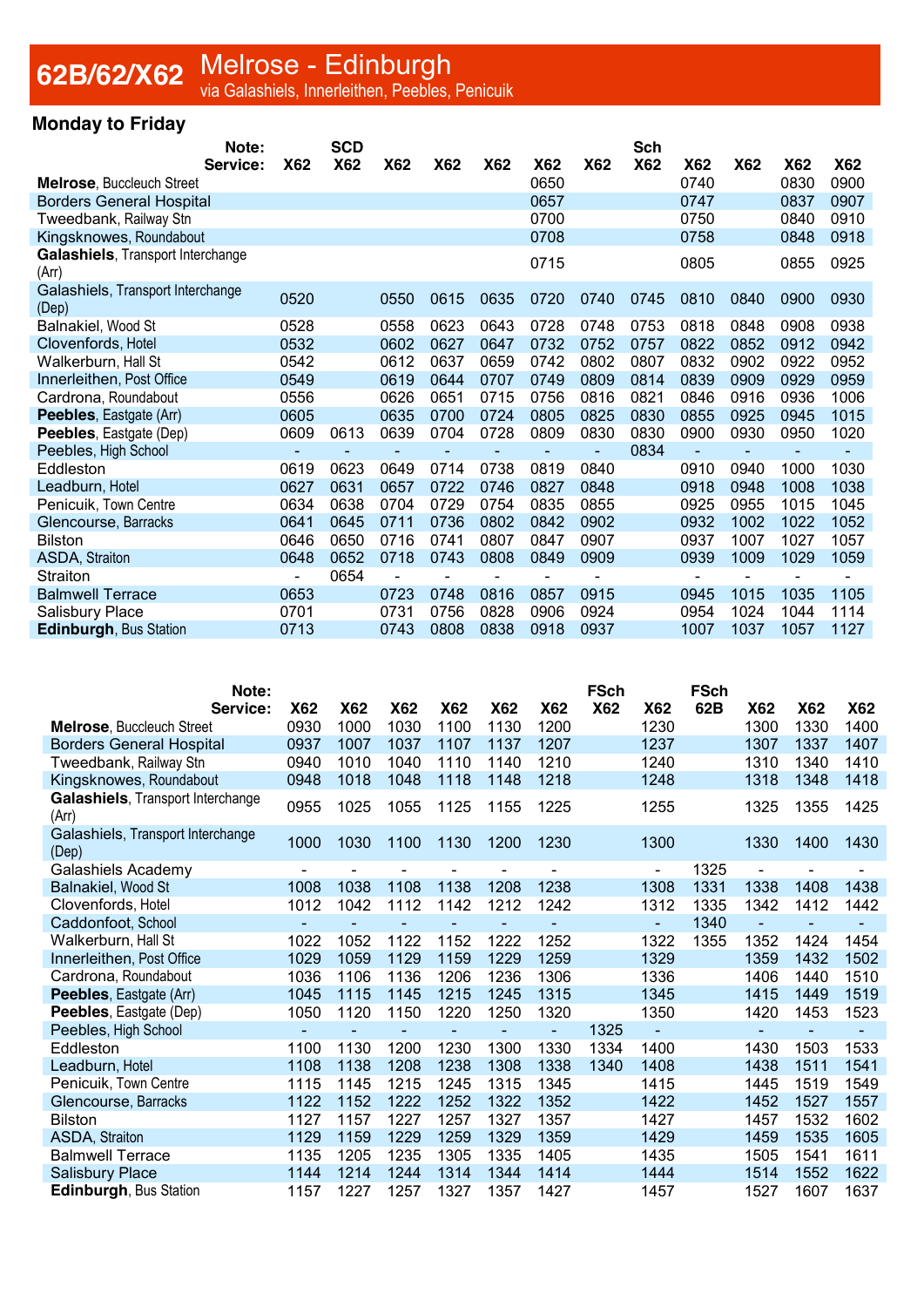|                                                  | Note:    | <b>NFSC</b> |                          | Sch        | <b>NSch</b>    |              | <b>FSCH</b> |                          | <b>NFSC</b>    | <b>NSch</b>       | <b>FSCH</b>              |            |              |                |
|--------------------------------------------------|----------|-------------|--------------------------|------------|----------------|--------------|-------------|--------------------------|----------------|-------------------|--------------------------|------------|--------------|----------------|
|                                                  | Service: | <b>X62</b>  | <b>X62</b>               | <b>X62</b> | <b>X62</b>     |              | <b>X62</b>  | <b>X62</b>               | <b>X62</b>     | <b>X62</b>        | <b>X62</b>               | <b>X62</b> | <b>X62</b>   | <b>X62</b>     |
| <b>Melrose, Buccleuch Street</b>                 |          |             | 1430                     |            |                |              |             | 1500                     | 1520           | 1530              | 1530                     | 1603       | 1630         | 1700           |
| <b>Borders General Hospital</b>                  |          |             | 1437                     |            |                |              |             | 1507                     | 1527           | 1537              | 1537                     | 1610       | 1637         | 1707           |
| Tweedbank, Railway Stn                           |          |             | 1440                     |            |                |              |             | 1510                     | 1530           | 1540              | 1540                     | 1612       | 1640         | 1710           |
| Kingsknowes, Roundabout                          |          |             | 1448                     |            |                |              |             | 1518                     | 1538           | 1548              | 1548                     | 1620       | 1648         | 1718           |
| <b>Netherdale Colleges</b>                       |          |             |                          |            |                |              |             |                          |                | $\blacksquare$    | $\overline{\phantom{a}}$ | 1625       |              |                |
| <b>Galashiels, Transport</b>                     |          |             |                          |            |                |              |             |                          |                |                   |                          |            |              |                |
| Interchange (Arr)                                |          |             | 1455                     |            |                |              |             | 1525                     | 1545           | 1555              | 1555                     | 1632       | 1655         | 1725           |
| Galashiels, Transport                            |          |             | 1500                     |            |                |              |             | 1530                     | 1550           | 1600              | 1600                     | 1637       | 1700         | 1730           |
| Interchange (Dep)                                |          |             |                          |            |                |              |             |                          |                |                   |                          |            |              |                |
| <b>Galashiels Academy</b>                        |          |             | $\overline{\phantom{a}}$ |            |                |              |             | $\overline{\phantom{a}}$ | 1555           | $\sim$            |                          |            |              |                |
| Balnakiel, Wood St                               |          |             | 1508                     |            |                |              |             | 1538                     | 1604           | 1608              | 1608                     | 1645       | 1708         | 1738           |
| Clovenfords, Hotel                               |          |             | 1512                     |            |                |              |             | 1542                     | 1608           | 1612              | 1612                     | 1649       | 1712         | 1742           |
| Caddonfoot, School                               |          |             | $\blacksquare$           |            |                |              |             | $\blacksquare$           | 1612           | $\sim$            | $\blacksquare$           |            |              |                |
| Walkerburn, Hall St                              |          |             | 1524                     |            |                |              |             | 1554                     | 1622           | 1624              | 1624                     | 1701       | 1722         | 1752           |
| Innerleithen, Post Office                        |          |             | 1532                     |            |                |              |             | 1602                     | 1630           | 1632              | 1632                     | 1709       | 1729         | 1759           |
| Cardrona, Roundabout                             |          |             | 1540                     |            |                |              |             | 1610                     | 1638           | 1640              | 1640                     | 1717       | 1736         | 1806           |
| Peebles, Eastgate (Arr)                          |          |             | 1549                     |            |                |              |             | 1619                     | 1647           | 1649              | 1649                     | 1726       | 1745         | 1815           |
| Peebles, Eastgate (Dep)                          |          |             | 1553                     | 1557       | 1557           |              | 1557        | 1623                     | 1651           | 1653              | 1653                     | 1730       |              | 1819           |
|                                                  |          | 1550        | $\sim$                   |            | $\blacksquare$ |              | $\sim$      | $\blacksquare$           | $\blacksquare$ | $\sim$            | $\blacksquare$           |            |              | $\blacksquare$ |
| Peebles, High School                             |          |             | 1603                     |            | 1607           |              |             |                          |                |                   |                          | 1740       |              |                |
| Eddleston                                        |          | 1559        |                          | 1607       |                |              | 1607        | 1633                     | 1701           | 1703              | 1703                     |            |              | 1829           |
| Leadburn, Hotel                                  |          | 1608        | 1611                     | 1615       | 1615           |              | 1615        | 1641                     | 1709           | 1711              | 1711                     | 1748       |              | 1837           |
| Penicuik, Town Centre                            |          | 1614        | 1619                     | 1622       | 1622           |              | 1622        | 1649                     | 1717           | 1719              | 1719                     | 1756       |              | 1844           |
| Glencourse, Barracks                             |          |             | 1627                     |            |                |              |             | 1657                     | 1725           | 1727              | 1727                     | 1804       |              | 1851           |
| <b>Bilston</b>                                   |          |             | 1632                     |            |                |              |             | 1702                     | 1730           | 1732              | 1732                     | 1809       |              | 1856           |
| ASDA, Straiton                                   |          |             | 1635                     |            |                |              |             | 1705                     | 1732           | 1735              | 1735                     | 1810       |              | 1858           |
| <b>Balmwell Terrace</b>                          |          |             | 1641                     |            |                |              |             | 1711                     | 1737           | 1741              | 1741                     | 1818       |              | 1903           |
| Salisbury Place                                  |          |             | 1652                     |            |                |              |             | 1722                     | 1748           | 1752              | 1752                     | 1830       |              | 1911           |
| Edinburgh, Bus Station                           |          |             | 1707                     |            |                |              |             | 1737                     | 1802           | 1807              | 1807                     | 1840       |              | 1925           |
|                                                  |          |             |                          |            |                |              |             |                          |                |                   |                          |            |              |                |
|                                                  |          |             |                          |            |                |              |             |                          |                |                   |                          |            |              |                |
|                                                  |          | Service:    | <b>X62</b>               | <b>X62</b> | <b>X62</b>     | <b>X62</b>   | <b>X62</b>  | <b>X62</b>               | <b>X62</b>     | <b>X62</b>        | <b>X62</b>               | <b>X62</b> | <b>X62</b>   | <b>X62</b>     |
| <b>Melrose, Buccleuch Street</b>                 |          |             | 1730                     |            | 1800           |              | 1830        | 1900                     |                |                   | 2015                     | 2100       |              | 2150           |
| <b>Borders General Hospital</b>                  |          |             | 1737                     |            | 1807           |              | 1837        | 1907                     |                |                   | 2022                     | 2107       |              | 2157           |
| Tweedbank, Railway Stn                           |          |             | 1740                     |            | 1810           |              | 1840        | 1910                     |                |                   | 2025                     | 2110       |              | 2200           |
| Kingsknowes, Roundabout                          |          |             | 1748                     |            | 1818           |              | 1848        | 1918                     |                |                   | 2033                     | 2118       |              | 2208           |
| Galashiels, Transport Interchange                |          |             |                          |            |                |              |             |                          |                |                   |                          |            |              |                |
| (Arr)                                            |          |             | 1755                     |            | 1825           |              | 1855        | 1925                     |                |                   | 2040                     | 2125       |              | 2215           |
| Galashiels, Transport Interchange                |          |             |                          | 1800       |                | 1830         |             |                          | 1930           | 2030              |                          |            | 2130         |                |
| (Dep)                                            |          |             |                          |            |                |              |             |                          |                |                   |                          |            |              |                |
| Balnakiel, Wood St                               |          |             |                          | 1808       |                | 1838         |             |                          | 1938           | 2038              |                          |            | 2138         |                |
| Clovenfords, Hotel                               |          |             |                          | 1812       |                | 1842         |             |                          | 1942           | 2042              |                          |            | 2142         |                |
| Walkerburn, Hall St                              |          |             |                          | 1822       |                | 1852         |             |                          | 1952           | 2052              |                          |            | 2152         |                |
| Innerleithen, Post Office                        |          |             |                          | 1829       |                | 1859         |             |                          | 1959           | 2059              |                          |            | 2159         |                |
|                                                  |          |             |                          |            |                |              |             |                          |                |                   |                          |            |              |                |
| Cardrona, Roundabout                             |          |             |                          | 1836       |                | 1906         |             |                          | 2006           | 2106              |                          |            | 2206         |                |
| Peebles, Eastgate (Arr)                          |          |             |                          | 1844       |                | 1914         |             |                          | 2014           | 2114              |                          |            | 2214         |                |
| Peebles, Eastgate (Dep)                          |          |             |                          |            |                | 1915         |             |                          | 2015           | 2115              |                          |            | 2215         |                |
| Eddleston                                        |          |             |                          |            |                | 1925         |             |                          | 2025           | 2125              |                          |            | 2225         |                |
| Leadburn, Hotel                                  |          |             |                          |            |                | 1932         |             |                          | 2032           | 2132              |                          |            | 2232         |                |
| Penicuik, Town Centre                            |          |             |                          |            |                | 1939         |             |                          | 2039           | 2139              |                          |            | 2239         |                |
|                                                  |          |             |                          |            |                | 1945         |             |                          | 2045           | 2145              |                          |            | 2245         |                |
|                                                  |          |             |                          |            |                |              |             |                          |                |                   |                          |            |              |                |
| Glencourse, Barracks                             |          |             |                          |            |                |              |             |                          |                |                   |                          |            |              |                |
| <b>Bilston</b>                                   |          |             |                          |            |                | 1950         |             |                          | 2050           | 2150              |                          |            | 2250         |                |
| ASDA, Straiton                                   |          |             |                          |            |                | 1952         |             |                          | 2052           | 2152              |                          |            | 2252         |                |
| <b>Balmwell Terrace</b>                          |          |             |                          |            |                | 1957         |             |                          | 2057           | 2157              |                          |            | 2257         |                |
| <b>Salisbury Place</b><br>Edinburgh, Bus Station |          |             |                          |            |                | 2005<br>2017 |             |                          | 2105           | 2205<br>2117 2217 |                          |            | 2305<br>2317 |                |

|                                         | Service: | 62   | <b>X62</b> | 62   |
|-----------------------------------------|----------|------|------------|------|
| <b>Melrose, Buccleuch Street</b>        |          |      | 2250       |      |
| <b>Borders General Hospital</b>         |          |      | 2257       |      |
| Tweedbank, Railway Stn                  |          |      | 2300       |      |
| Kingsknowes, Roundabout                 |          |      | 2308       |      |
| Galashiels, Transport Interchange (Arr) |          |      | 2315       |      |
| Galashiels, Transport Interchange (Dep) |          | 2255 |            | 2355 |
| Balnakiel, Wood St                      |          | 2301 |            | 0001 |
| Clovenfords, Hotel                      |          | 2305 |            | 0005 |
|                                         |          |      |            |      |

| Codes:      |                                    |
|-------------|------------------------------------|
| <b>SCH</b>  | Schooldays Only                    |
| Sch         | Schooldays Only                    |
| <b>FSch</b> | FridaySchooldays Only              |
| <b>NFSc</b> | Monday to Thursday Schooldays Only |
| <b>NSch</b> | School Holidays                    |
| <b>SCD</b>  | School and College Days Only       |
| <b>NFSC</b> | Non Friday Schooldays              |
| <b>FSCH</b> | Friday Schooldays only             |
|             |                                    |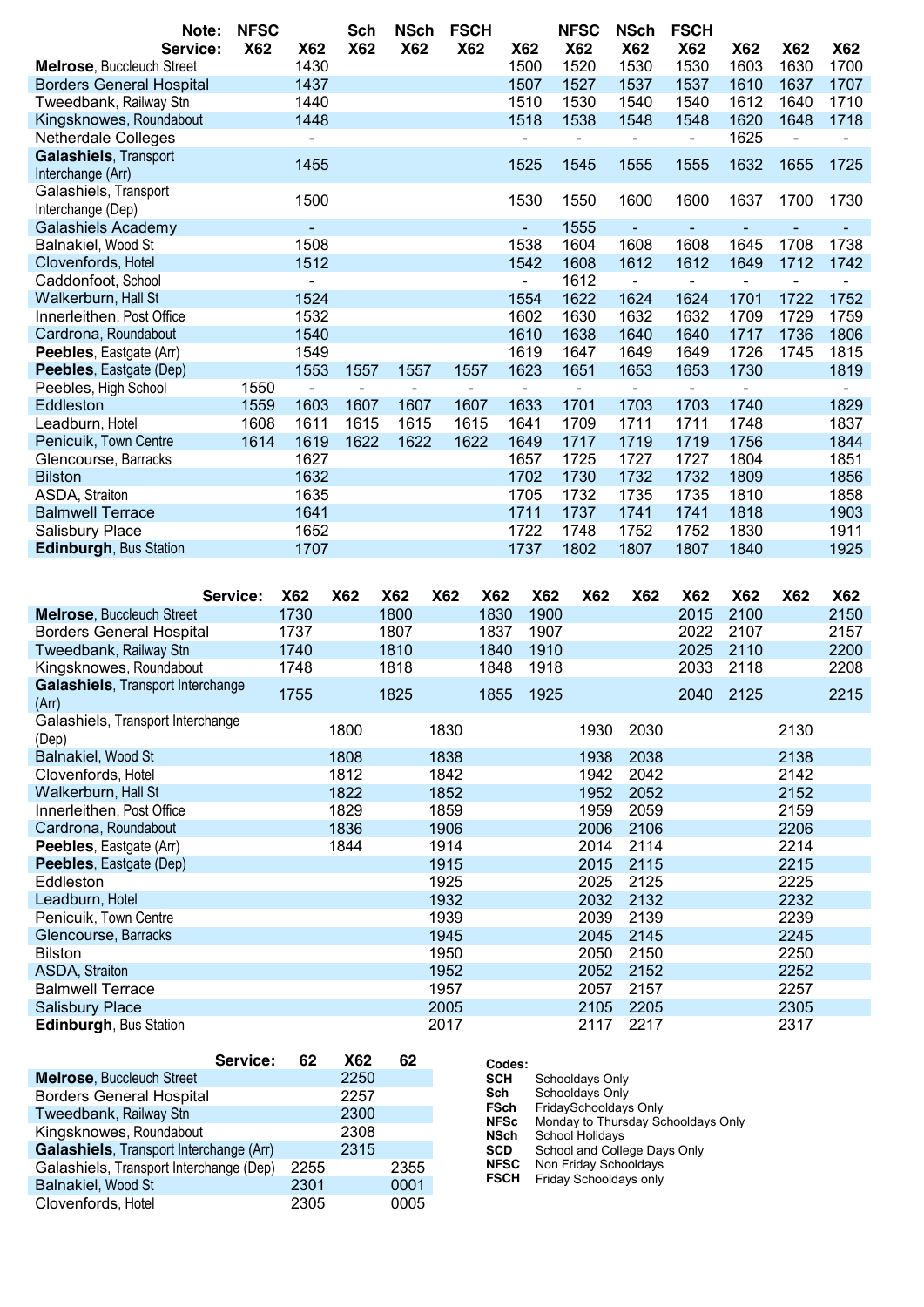## **62/X62** Edinburgh - Melrose<br>Via Penicuik - Peebles - Innerleithen - Galashiels

#### **Saturday**

|                                   | Service: | <b>X62</b> | X62  | X62  | X62  | <b>X62</b> | X62  | X62  | X62  | X62  | X62  | <b>X62</b> | X62  |
|-----------------------------------|----------|------------|------|------|------|------------|------|------|------|------|------|------------|------|
| <b>Edinburgh, Bus Station</b>     |          |            |      |      |      |            |      | 0750 | 0820 | 0850 | 0920 | 0950       | 1020 |
| <b>Salisbury Place</b>            |          |            |      |      |      |            |      | 0805 | 0835 | 0905 | 0935 | 1005       | 1035 |
| <b>Balmwell Terrace</b>           |          |            |      |      |      |            |      | 0816 | 0846 | 0916 | 0946 | 1016       | 1046 |
| ASDA, Straiton                    |          |            |      |      |      |            |      | 0822 | 0852 | 0922 | 0952 | 1022       | 1052 |
| <b>Bilston</b>                    |          |            |      |      |      |            |      | 0824 | 0854 | 0924 | 0954 | 1024       | 1054 |
| Glencourse, Barracks              |          |            |      |      |      |            |      | 0829 | 0859 | 0929 | 0959 | 1029       | 1059 |
| Penicuik, Town Centre             |          |            |      |      |      |            |      | 0835 | 0905 | 0935 | 1005 | 1035       | 1105 |
| Leadburn, Hotel                   |          |            |      |      |      |            |      | 0842 | 0912 | 0942 | 1012 | 1042       | 1112 |
| Eddleston                         |          |            |      |      |      |            |      | 0849 | 0919 | 0949 | 1019 | 1049       | 1119 |
| <b>Peebles, Eastgate (Arr)</b>    |          |            |      |      |      |            |      | 0900 | 0930 | 1000 | 1030 | 1100       | 1130 |
| <b>Peebles, Eastgate (Dep)</b>    |          |            |      | 0718 |      | 0814       | 0844 | 0905 | 0935 | 1005 | 1035 | 1105       | 1135 |
| Cardrona, Roundabout              |          |            |      | 0727 |      | 0823       | 0853 | 0914 | 0944 | 1014 | 1044 | 1114       | 1144 |
| Innerleithen, Post Office         |          |            |      | 0735 |      | 0831       | 0901 | 0922 | 0952 | 1022 | 1052 | 1122       | 1152 |
| Walkerburn, Hall St               |          |            |      | 0741 |      | 0837       | 0907 | 0928 | 0958 | 1028 | 1058 | 1128       | 1158 |
| Clovenfords, Hotel                |          |            |      | 0751 |      | 0847       | 0917 | 0938 | 1008 | 1038 | 1108 | 1138       | 1208 |
| Balnakiel, Wood St                |          |            |      | 0755 |      | 0851       | 0921 | 0942 | 1012 | 1042 | 1112 | 1142       | 1212 |
| Galashiels, Transport Interchange |          |            |      | 0803 |      | 0859       | 0929 | 0950 | 1020 | 1050 | 1120 | 1150       | 1220 |
| (Arr)                             |          |            |      |      |      |            |      |      |      |      |      |            |      |
| Galashiels, Transport Interchange |          | 0603       | 0708 | 0808 | 0834 | 0904       | 0934 | 0955 | 1025 | 1055 | 1125 | 1155       | 1225 |
| (Dep)                             |          |            |      |      |      |            |      |      |      |      |      |            |      |
| Kingsknowes, Roundabout           |          | 0609       | 0714 | 0814 | 0840 | 0910       | 0940 | 1001 | 1031 | 1101 | 1131 | 1201       | 1231 |
| Tweedbank, Railway Stn            |          | 0615       | 0720 | 0820 | 0846 | 0916       | 0946 | 1007 | 1037 | 1107 | 1137 | 1207       | 1237 |
| <b>Borders General Hospital</b>   |          | 0619       | 0724 | 0824 | 0850 | 0920       | 0950 | 1011 | 1041 | 1111 | 1141 | 1211       | 1241 |
| <b>Melrose, Buccleuch Street</b>  |          | 0624       | 0729 | 0829 | 0855 | 0925       | 0955 | 1016 | 1046 | 1116 | 1146 | 1216       | 1246 |

|                                                   | Service: | X62  | <b>X62</b> | X62  | X62  | X62  | X62  | <b>X62</b> | X62  | <b>X62</b> | X62  | <b>X62</b> | <b>X62</b> |
|---------------------------------------------------|----------|------|------------|------|------|------|------|------------|------|------------|------|------------|------------|
| <b>Edinburgh, Bus Station</b>                     |          | 1050 | 1120       | 1150 | 1220 | 1250 | 1320 | 1350       | 1420 |            | 1450 |            | 1520       |
| <b>Salisbury Place</b>                            |          | 1105 | 1135       | 1205 | 1237 | 1307 | 1337 | 1407       | 1437 |            | 1510 |            | 1540       |
| <b>Balmwell Terrace</b>                           |          | 1116 | 1146       | 1216 | 1249 | 1319 | 1349 | 1419       | 1449 |            | 1522 |            | 1552       |
| ASDA, Straiton                                    |          | 1122 | 1152       | 1222 | 1255 | 1325 | 1355 | 1425       | 1455 |            | 1528 |            | 1558       |
| <b>Bilston</b>                                    |          | 1124 | 1154       | 1224 | 1258 | 1328 | 1358 | 1428       | 1458 |            | 1532 |            | 1602       |
| Glencourse, Barracks                              |          | 1129 | 1159       | 1229 | 1303 | 1333 | 1403 | 1433       | 1503 |            | 1540 |            | 1610       |
| Penicuik, Town Centre                             |          | 1135 | 1205       | 1235 | 1309 | 1339 | 1409 | 1439       | 1509 |            | 1547 |            | 1617       |
| Leadburn, Hotel                                   |          | 1142 | 1212       | 1242 | 1316 | 1346 | 1416 | 1446       | 1516 |            | 1554 |            | 1624       |
| Eddleston                                         |          | 1149 | 1219       | 1249 | 1323 | 1353 | 1423 | 1453       | 1523 |            | 1603 |            | 1633       |
| <b>Peebles, Eastgate (Arr)</b>                    |          | 1200 | 1230       | 1300 | 1334 | 1404 | 1434 | 1504       | 1534 |            | 1613 |            | 1643       |
| <b>Peebles, Eastgate (Dep)</b>                    |          | 1205 | 1235       | 1305 | 1338 | 1408 | 1438 | 1508       | 1538 |            | 1617 |            | 1647       |
| Cardrona, Roundabout                              |          | 1214 | 1244       | 1314 | 1348 | 1418 | 1448 | 1518       | 1548 |            | 1627 |            | 1657       |
| Innerleithen, Post Office                         |          | 1222 | 1252       | 1322 | 1356 | 1426 | 1456 | 1526       | 1556 |            | 1635 |            | 1705       |
| Walkerburn, Hall St                               |          | 1228 | 1258       | 1328 | 1402 | 1432 | 1502 | 1532       | 1602 |            | 1641 |            | 1711       |
| Clovenfords, Hotel                                |          | 1238 | 1308       | 1338 | 1413 | 1443 | 1513 | 1543       | 1613 |            | 1652 |            | 1722       |
| Balnakiel, Wood St                                |          | 1242 | 1312       | 1342 | 1417 | 1447 | 1517 | 1547       | 1617 |            | 1656 |            | 1726       |
| Galashiels, Transport Interchange<br>(Arr)        |          | 1250 | 1320       | 1350 | 1425 | 1455 | 1525 | 1555       | 1625 |            | 1704 |            | 1734       |
| <b>Galashiels, Transport Interchange</b><br>(Dep) |          | 1255 | 1325       | 1355 | 1430 | 1500 | 1530 | 1600       | 1630 | 1655       |      | 1725       |            |
| Kingsknowes, Roundabout                           |          | 1301 | 1331       | 1401 | 1436 | 1506 | 1536 | 1606       | 1636 | 1701       |      | 1731       |            |
| Tweedbank, Railway Stn                            |          | 1307 | 1337       | 1407 | 1442 | 1512 | 1542 | 1612       | 1642 | 1707       |      | 1737       |            |
| <b>Borders General Hospital</b>                   |          | 1311 | 1341       | 1411 | 1446 | 1516 | 1546 | 1616       | 1646 | 1711       |      | 1741       |            |
| <b>Melrose, Buccleuch Street</b>                  |          | 1316 | 1346       | 1416 | 1451 | 1521 | 1551 | 1621       | 1651 | 1716       |      | 1746       |            |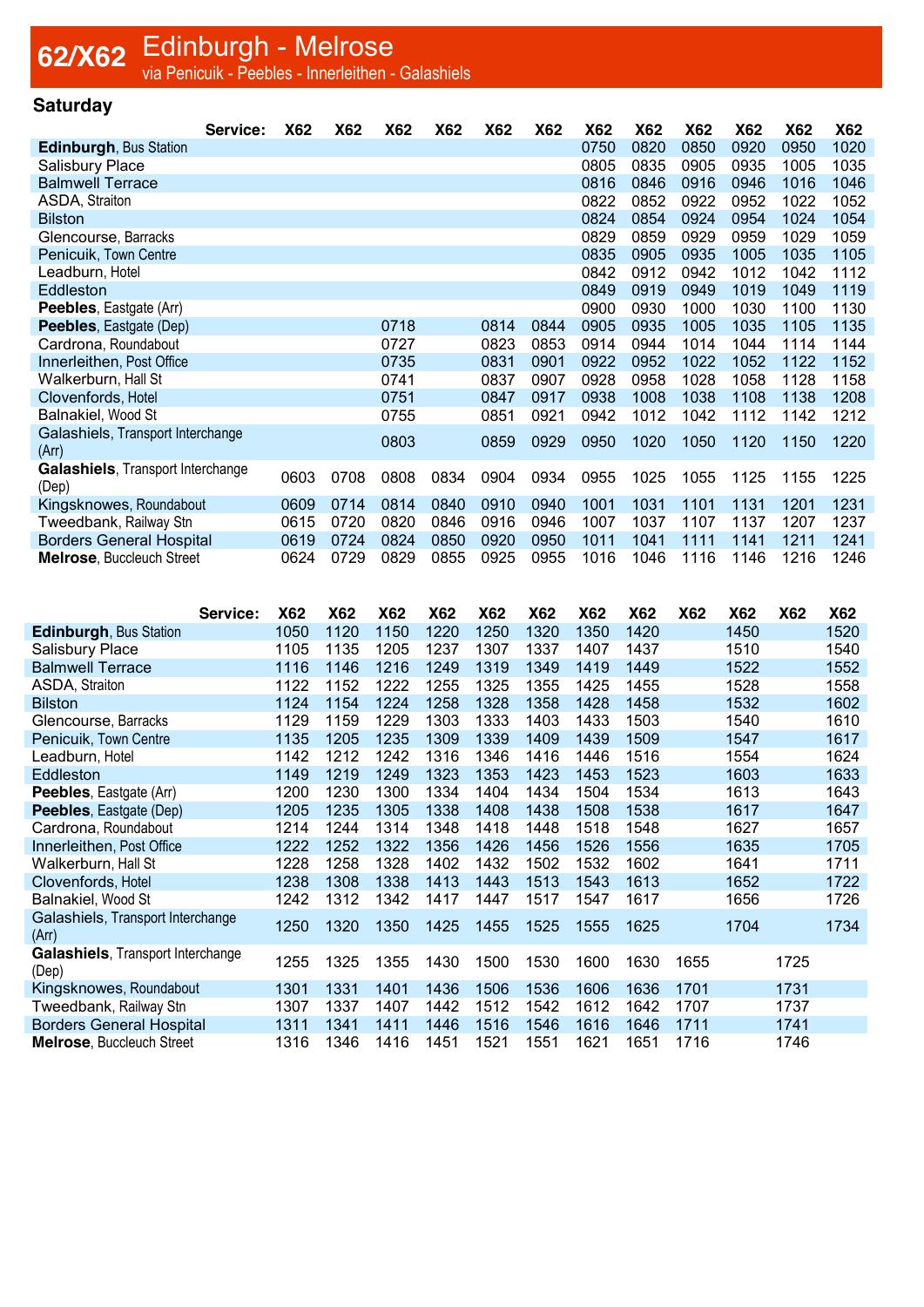|                                                   | Service: | <b>X62</b> | <b>X62</b> | <b>X62</b> | X62  | X62  | X62  | <b>X62</b> | X62  | X62  | X62  | X62  | 62   |
|---------------------------------------------------|----------|------------|------------|------------|------|------|------|------------|------|------|------|------|------|
| <b>Edinburgh, Bus Station</b>                     |          |            | 1550       |            | 1620 | 1700 | 1730 | 1800       | 1830 | 1900 | 1930 | 2030 |      |
| <b>Salisbury Place</b>                            |          |            | 1610       |            | 1640 | 1720 | 1750 | 1818       | 1848 | 1914 | 1944 | 2044 |      |
| <b>Balmwell Terrace</b>                           |          |            | 1622       |            | 1652 | 1732 | 1802 | 1827       | 1857 | 1924 | 1954 | 2054 |      |
| ASDA, Straiton                                    |          |            | 1628       |            | 1658 | 1738 | 1808 | 1832       | 1902 | 1928 | 1958 | 2058 |      |
| <b>Bilston</b>                                    |          |            | 1632       |            | 1702 | 1742 | 1812 | 1837       | 1907 | 1931 | 2001 | 2101 |      |
| Glencourse, Barracks                              |          |            | 1640       |            | 1710 | 1750 | 1820 | 1842       | 1912 | 1935 | 2005 | 2105 |      |
| Penicuik, Town Centre                             |          |            | 1647       |            | 1717 | 1757 | 1827 | 1848       | 1918 | 1942 | 2012 | 2112 |      |
| Leadburn, Hotel                                   |          |            | 1654       |            | 1724 | 1804 | 1834 | 1855       | 1925 | 1949 | 2019 | 2119 |      |
| Eddleston                                         |          |            | 1703       |            | 1733 | 1813 | 1843 | 1903       | 1933 | 1957 | 2027 | 2127 |      |
| Peebles, Eastgate (Arr)                           |          |            | 1713       |            | 1743 | 1823 | 1853 | 1912       | 1942 | 2007 | 2037 | 2137 |      |
| <b>Peebles, Eastgate (Dep)</b>                    |          |            | 1717       |            | 1747 | 1827 | 1857 | 1916       | 1946 | 2008 | 2038 | 2138 |      |
| Cardrona, Roundabout                              |          |            | 1727       |            | 1757 | 1837 | 1907 | 1925       | 1955 | 2017 | 2047 | 2147 |      |
| Innerleithen, Post Office                         |          |            | 1735       |            | 1805 | 1845 | 1915 | 1933       | 2003 | 2025 | 2055 | 2155 |      |
| Walkerburn, Hall St                               |          |            | 1741       |            | 1811 | 1851 | 1921 | 1939       | 2009 | 2031 | 2101 | 2201 |      |
| Clovenfords, Hotel                                |          |            | 1752       |            | 1822 | 1902 | 1932 | 1950       | 2020 | 2041 | 2111 | 2211 | 2306 |
| Balnakiel, Wood St                                |          |            | 1756       |            | 1826 | 1906 | 1936 | 1954       | 2024 | 2045 | 2115 | 2215 | 2310 |
| Galashiels, Transport Interchange<br>(Arr)        |          |            | 1804       |            | 1834 | 1914 | 1944 | 2002       | 2032 | 2052 | 2122 | 2222 | 2315 |
| <b>Galashiels, Transport Interchange</b><br>(Dep) |          | 1755       |            | 1825       |      |      | 1949 |            | 2035 |      | 2125 | 2225 |      |
| Kingsknowes, Roundabout                           |          | 1801       |            | 1831       |      |      | 1955 |            | 2040 |      | 2130 | 2230 |      |
| Tweedbank, Railway Stn                            |          | 1807       |            | 1837       |      |      | 2001 |            | 2046 |      | 2136 | 2236 |      |
| <b>Borders General Hospital</b>                   |          | 1811       |            | 1841       |      |      | 2005 |            | 2050 |      | 2140 | 2240 |      |
| <b>Melrose, Buccleuch Street</b>                  |          | 1816       |            | 1846       |      |      | 2010 |            | 2055 |      | 2145 | 2245 |      |

|                                         | Service: | <b>X62</b> | 62   | X62  | X62  |
|-----------------------------------------|----------|------------|------|------|------|
| <b>Edinburgh, Bus Station</b>           |          | 2130       |      | 2230 | 2330 |
| <b>Salisbury Place</b>                  |          | 2144       |      | 2244 | 2344 |
| <b>Balmwell Terrace</b>                 |          | 2154       |      | 2254 | 2354 |
| ASDA, Straiton                          |          | 2158       |      | 2258 | 2358 |
| <b>Bilston</b>                          |          | 2201       |      | 2301 | 0001 |
| Glencourse, Barracks                    |          | 2205       |      | 2305 | 0005 |
| Penicuik, Town Centre                   |          | 2212       |      | 2312 | 0012 |
| Leadburn, Hotel                         |          | 2219       |      | 2319 | 0019 |
| Eddleston                               |          | 2227       |      | 2327 | 0027 |
| <b>Peebles, Eastgate (Arr)</b>          |          | 2237       |      | 2337 | 0037 |
| <b>Peebles, Eastgate (Dep)</b>          |          | 2238       |      | 2338 |      |
| Cardrona, Roundabout                    |          | 2247       |      | 2347 |      |
| Innerleithen, Post Office               |          | 2255       |      | 2355 |      |
| Walkerburn, Hall St                     |          | 2301       |      | 0001 |      |
| Clovenfords, Hotel                      |          | 2311       | 0006 | 0011 |      |
| Balnakiel, Wood St                      |          | 2315       | 0010 | 0015 |      |
| Galashiels, Transport Interchange (Arr) |          | 2322       | 0015 | 0022 |      |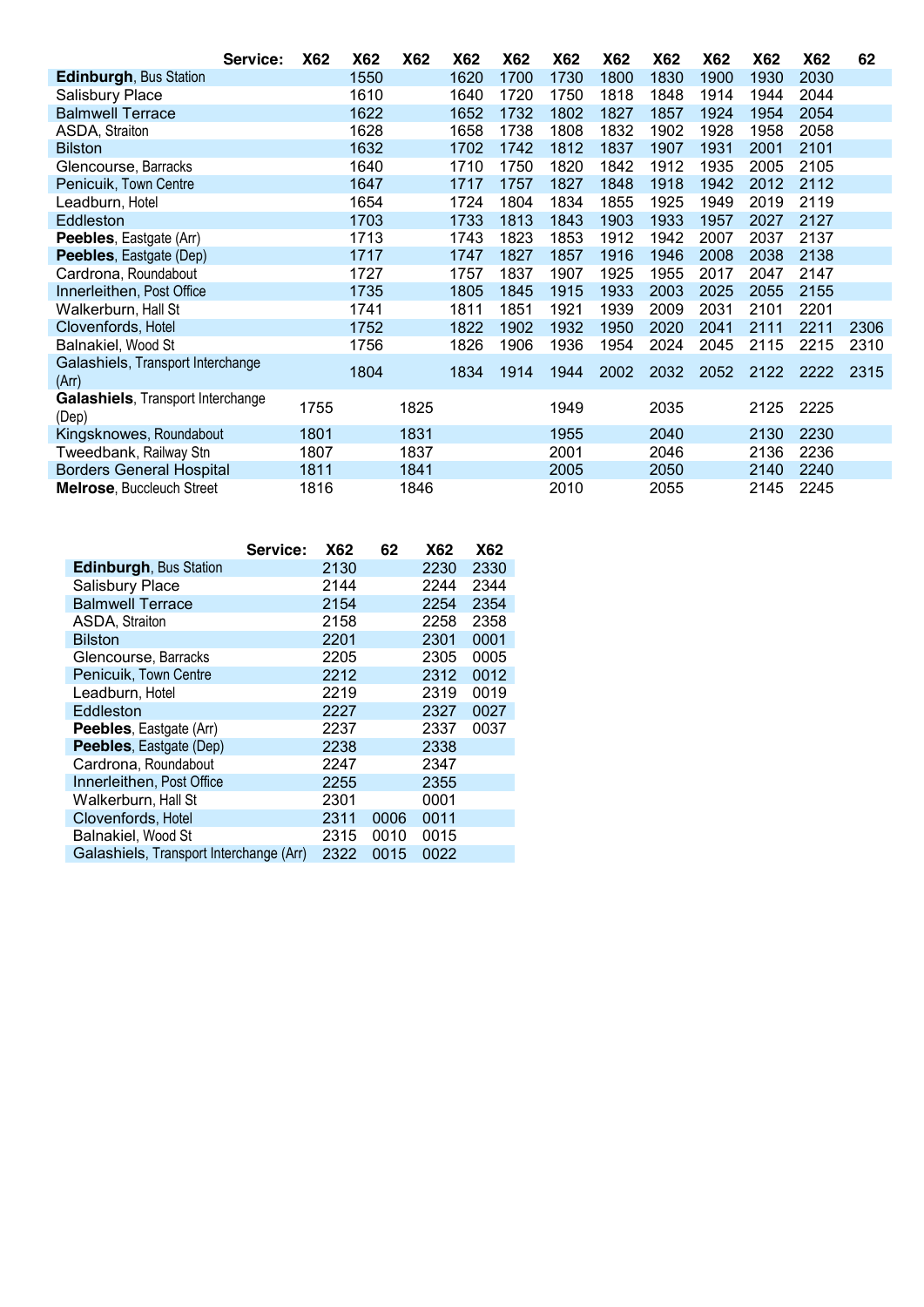### **Saturday**

| Service:                                   | X62  | X62  | X62  | <b>X62</b> | X62  | X62  | X62  | X62  | X62  | <b>X62</b> | X62  | X62  |
|--------------------------------------------|------|------|------|------------|------|------|------|------|------|------------|------|------|
| <b>Melrose, Buccleuch Street</b>           |      |      | 0625 |            |      | 0730 |      | 0830 | 0900 | 0930       | 1000 | 1030 |
| <b>Borders General Hospital</b>            |      |      | 0632 |            |      | 0737 |      | 0837 | 0907 | 0937       | 1007 | 1037 |
| Tweedbank, Railway Stn                     |      |      | 0635 |            |      | 0740 |      | 0840 | 0910 | 0940       | 1010 | 1040 |
| Kingsknowes, Roundabout                    |      |      | 0643 |            |      | 0748 |      | 0848 | 0918 | 0948       | 1018 | 1048 |
| Galashiels, Transport Interchange<br>(Arr) |      |      | 0650 |            |      | 0755 |      | 0855 | 0925 | 0955       | 1025 | 1055 |
| Galashiels, Transport Interchange<br>(Dep) | 0555 | 0625 | 0655 | 0725       | 0740 | 0800 | 0830 | 0900 | 0930 | 1000       | 1030 | 1100 |
| Balnakiel, Wood St                         | 0603 | 0633 | 0703 | 0733       | 0748 | 0808 | 0838 | 0908 | 0938 | 1008       | 1038 | 1108 |
| Clovenfords, Hotel                         | 0607 | 0637 | 0707 | 0737       | 0752 | 0812 | 0842 | 0912 | 0942 | 1012       | 1042 | 1112 |
| Walkerburn, Hall St                        | 0617 | 0647 | 0717 | 0747       | 0802 | 0822 | 0852 | 0922 | 0952 | 1022       | 1052 | 1122 |
| Innerleithen, Post Office                  | 0624 | 0654 | 0724 | 0754       | 0809 | 0829 | 0859 | 0929 | 0959 | 1029       | 1059 | 1129 |
| Cardrona, Roundabout                       | 0631 | 0701 | 0731 | 0801       | 0816 | 0836 | 0906 | 0936 | 1006 | 1036       | 1106 | 1136 |
| <b>Peebles, Eastgate (Arr)</b>             | 0640 | 0710 | 0740 | 0810       | 0825 | 0845 | 0915 | 0945 | 1015 | 1045       | 1115 | 1145 |
| Peebles, Eastgate (Dep)                    | 0641 | 0711 | 0741 | 0811       | 0830 | 0850 | 0920 | 0950 | 1020 | 1050       | 1120 | 1150 |
| Eddleston                                  | 0651 | 0721 | 0751 | 0821       | 0840 | 0900 | 0930 | 1000 | 1030 | 1100       | 1130 | 1200 |
| Leadburn, Hotel                            | 0659 | 0729 | 0759 | 0829       | 0848 | 0908 | 0938 | 1008 | 1038 | 1108       | 1138 | 1208 |
| Penicuik, Town Centre                      | 0706 | 0736 | 0806 | 0836       | 0855 | 0915 | 0945 | 1015 | 1045 | 1115       | 1145 | 1215 |
| Glencourse, Barracks                       | 0713 | 0743 | 0813 | 0843       | 0902 | 0922 | 0952 | 1022 | 1052 | 1122       | 1152 | 1222 |
| <b>Bilston</b>                             | 0718 | 0748 | 0818 | 0848       | 0907 | 0927 | 0957 | 1027 | 1057 | 1127       | 1157 | 1227 |
| ASDA, Straiton                             | 0720 | 0750 | 0820 | 0850       | 0909 | 0929 | 0959 | 1029 | 1059 | 1129       | 1159 | 1229 |
| <b>Balmwell Terrace</b>                    | 0725 | 0755 | 0825 | 0855       | 0915 | 0935 | 1005 | 1035 | 1105 | 1135       | 1205 | 1235 |
| <b>Salisbury Place</b>                     | 0733 | 0803 | 0833 | 0903       | 0924 | 0944 | 1014 | 1044 | 1114 | 1144       | 1214 | 1244 |
| Edinburgh, Bus Station                     | 0745 | 0815 | 0845 | 0915       | 0937 | 0957 | 1027 | 1057 | 1127 | 1157       | 1227 | 1257 |

| Service:                                   | <b>X62</b> | <b>X62</b> | <b>X62</b> | X62  | <b>X62</b> | <b>X62</b> | <b>X62</b> | <b>X62</b> | X62  | <b>X62</b> | X62  | <b>X62</b> |
|--------------------------------------------|------------|------------|------------|------|------------|------------|------------|------------|------|------------|------|------------|
| <b>Melrose, Buccleuch Street</b>           | 1100       | 1130       | 1200       | 1230 | 1300       | 1330       | 1400       | 1430       | 1500 | 1530       | 1600 | 1630       |
| <b>Borders General Hospital</b>            | 1107       | 1137       | 1207       | 1237 | 1307       | 1337       | 1407       | 1437       | 1507 | 1537       | 1607 | 1637       |
| Tweedbank, Railway Stn                     | 1110       | 1140       | 1210       | 1240 | 1310       | 1340       | 1410       | 1440       | 1510 | 1540       | 1610 | 1640       |
| Kingsknowes, Roundabout                    | 1118       | 1148       | 1218       | 1248 | 1318       | 1348       | 1418       | 1448       | 1518 | 1548       | 1618 | 1648       |
| Galashiels, Transport Interchange<br>(Arr) | 1125       | 1155       | 1225       | 1255 | 1325       | 1355       | 1425       | 1455       | 1525 | 1555       | 1625 | 1655       |
| Galashiels, Transport Interchange<br>(Dep) | 1130       | 1200       | 1230       | 1300 | 1330       | 1400       | 1430       | 1500       | 1530 | 1600       | 1630 | 1700       |
| Balnakiel, Wood St                         | 1138       | 1208       | 1238       | 1308 | 1338       | 1408       | 1438       | 1508       | 1538 | 1608       | 1638 | 1708       |
| Clovenfords, Hotel                         | 1142       | 1212       | 1242       | 1312 | 1342       | 1412       | 1442       | 1512       | 1542 | 1612       | 1642 | 1712       |
| Walkerburn, Hall St                        | 1152       | 1222       | 1252       | 1322 | 1352       | 1424       | 1454       | 1524       | 1554 | 1624       | 1654 | 1722       |
| Innerleithen, Post Office                  | 1159       | 1229       | 1259       | 1329 | 1359       | 1432       | 1502       | 1532       | 1602 | 1632       | 1702 | 1729       |
| Cardrona, Roundabout                       | 1206       | 1236       | 1306       | 1336 | 1406       | 1440       | 1510       | 1540       | 1610 | 1640       | 1710 | 1736       |
| Peebles, Eastgate (Arr)                    | 1215       | 1245       | 1315       | 1345 | 1415       | 1449       | 1519       | 1549       | 1619 | 1649       | 1719 | 1745       |
| <b>Peebles, Eastgate (Dep)</b>             | 1220       | 1250       | 1320       | 1350 | 1420       | 1453       | 1523       | 1553       | 1623 | 1653       | 1723 |            |
| Eddleston                                  | 1230       | 1300       | 1330       | 1400 | 1430       | 1503       | 1533       | 1603       | 1633 | 1703       | 1733 |            |
| Leadburn, Hotel                            | 1238       | 1308       | 1338       | 1408 | 1438       | 1511       | 1541       | 1611       | 1641 | 1711       | 1741 |            |
| Penicuik, Town Centre                      | 1245       | 1315       | 1345       | 1415 | 1445       | 1519       | 1549       | 1619       | 1649 | 1719       | 1749 |            |
| Glencourse, Barracks                       | 1252       | 1322       | 1352       | 1422 | 1452       | 1527       | 1557       | 1627       | 1657 | 1727       | 1757 |            |
| <b>Bilston</b>                             | 1257       | 1327       | 1357       | 1427 | 1457       | 1532       | 1602       | 1632       | 1702 | 1732       | 1802 |            |
| ASDA, Straiton                             | 1259       | 1329       | 1359       | 1429 | 1459       | 1535       | 1605       | 1635       | 1705 | 1735       | 1805 |            |
| <b>Balmwell Terrace</b>                    | 1305       | 1335       | 1405       | 1435 | 1505       | 1541       | 1611       | 1641       | 1711 | 1741       | 1811 |            |
| <b>Salisbury Place</b>                     | 1314       | 1344       | 1414       | 1444 | 1514       | 1552       | 1622       | 1652       | 1722 | 1752       | 1822 |            |
| Edinburgh, Bus Station                     | 1327       | 1357       | 1427       | 1457 | 1527       | 1607       | 1637       | 1707       | 1737 | 1807       | 1837 |            |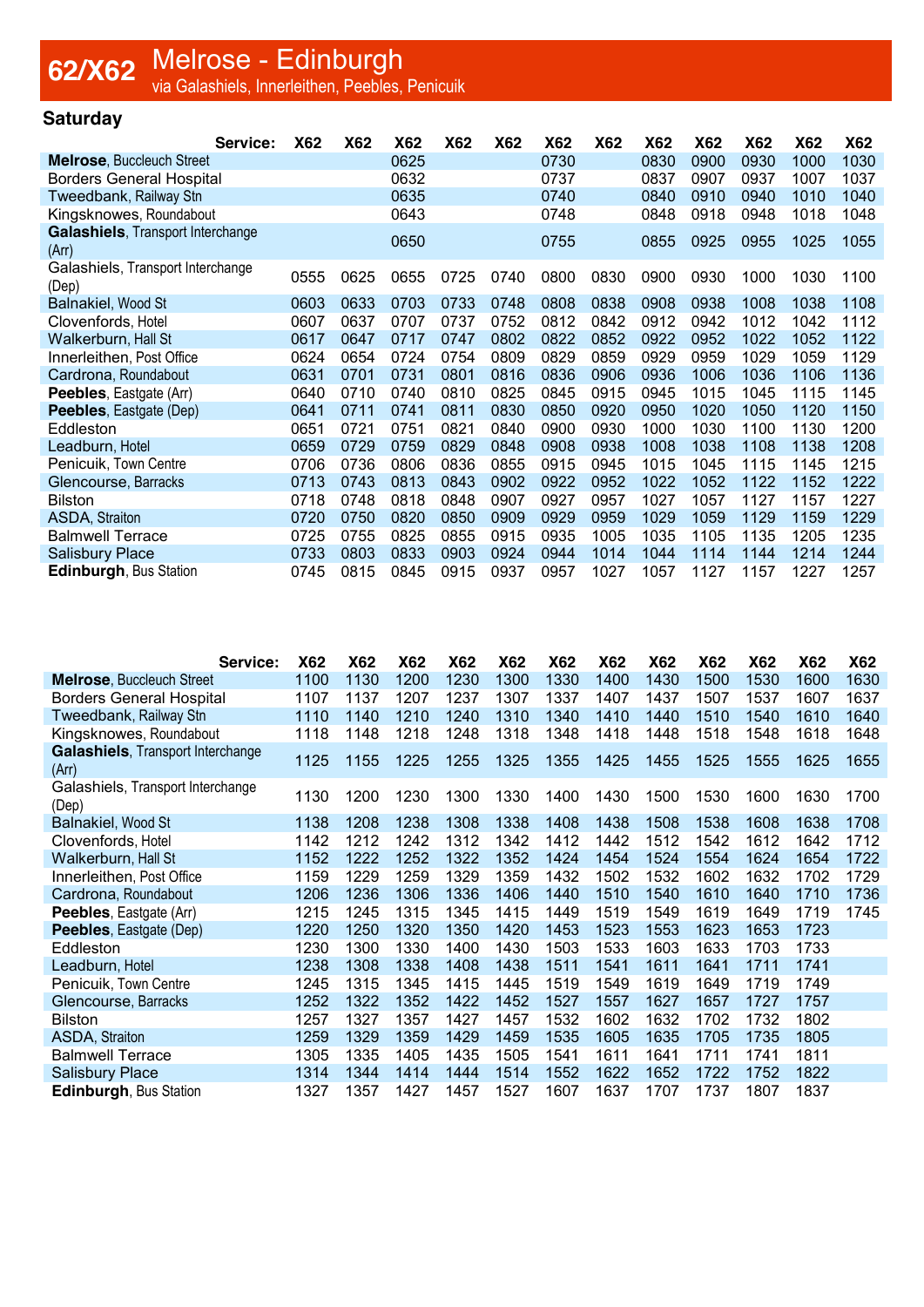| Service:                                   | X62  | <b>X62</b> | <b>X62</b> | X62  | <b>X62</b> | X62  | <b>X62</b> | <b>X62</b> | X62  | X62  | <b>X62</b> | <b>X62</b> |
|--------------------------------------------|------|------------|------------|------|------------|------|------------|------------|------|------|------------|------------|
| <b>Melrose, Buccleuch Street</b>           | 1700 | 1718       |            | 1748 |            | 1818 | 1848       |            |      | 2015 | 2100       |            |
| <b>Borders General Hospital</b>            | 1707 | 1725       |            | 1755 |            | 1825 | 1855       |            |      | 2022 | 2107       |            |
| Tweedbank, Railway Stn                     | 1710 | 1728       |            | 1758 |            | 1828 | 1858       |            |      | 2025 | 2110       |            |
| Kingsknowes, Roundabout                    | 1718 | 1736       |            | 1806 |            | 1836 | 1906       |            |      | 2033 | 2118       |            |
| Galashiels, Transport Interchange<br>(Arr) | 1725 | 1743       |            | 1813 |            | 1843 | 1913       |            |      | 2040 | 2125       |            |
| Galashiels, Transport Interchange<br>(Dep) | 1730 |            | 1750       |      | 1830       |      |            | 1930       | 2030 |      |            | 2130       |
| Balnakiel, Wood St                         | 1738 |            | 1758       |      | 1838       |      |            | 1938       | 2038 |      |            | 2138       |
| Clovenfords, Hotel                         | 1742 |            | 1802       |      | 1842       |      |            | 1942       | 2042 |      |            | 2142       |
| <b>Walkerburn, Hall St</b>                 | 1752 |            | 1812       |      | 1852       |      |            | 1952       | 2052 |      |            | 2152       |
| Innerleithen, Post Office                  | 1759 |            | 1819       |      | 1859       |      |            | 1959       | 2059 |      |            | 2159       |
| Cardrona, Roundabout                       | 1806 |            | 1826       |      | 1906       |      |            | 2006       | 2106 |      |            | 2206       |
| Peebles, Eastgate (Arr)                    | 1815 |            | 1834       |      | 1914       |      |            | 2014       | 2114 |      |            | 2214       |
| <b>Peebles, Eastgate (Dep)</b>             | 1816 |            |            |      | 1915       |      |            | 2015       | 2115 |      |            | 2215       |
| Eddleston                                  | 1826 |            |            |      | 1925       |      |            | 2025       | 2125 |      |            | 2225       |
| Leadburn, Hotel                            | 1834 |            |            |      | 1932       |      |            | 2032       | 2132 |      |            | 2232       |
| Penicuik, Town Centre                      | 1841 |            |            |      | 1939       |      |            | 2039       | 2139 |      |            | 2239       |
| Glencourse, Barracks                       | 1848 |            |            |      | 1945       |      |            | 2045       | 2145 |      |            | 2245       |
| Bilston                                    | 1853 |            |            |      | 1950       |      |            | 2050       | 2150 |      |            | 2250       |
| ASDA, Straiton                             | 1855 |            |            |      | 1952       |      |            | 2052       | 2152 |      |            | 2252       |
| <b>Balmwell Terrace</b>                    | 1900 |            |            |      | 1957       |      |            | 2057       | 2157 |      |            | 2257       |
| <b>Salisbury Place</b>                     | 1908 |            |            |      | 2005       |      |            | 2105       | 2205 |      |            | 2305       |
| <b>Edinburgh, Bus Station</b>              | 1920 |            |            |      | 2017       |      |            | 2117       | 2217 |      |            | 2317       |

|                                         | Service:<br><b>X62</b> | 62   | X62  | 62   |
|-----------------------------------------|------------------------|------|------|------|
| <b>Melrose, Buccleuch Street</b>        | 2150                   |      | 2250 |      |
| <b>Borders General Hospital</b>         | 2157                   |      | 2257 |      |
| Tweedbank, Railway Stn                  | 2200                   |      | 2300 |      |
| Kingsknowes, Roundabout                 | 2208                   |      | 2308 |      |
| Galashiels, Transport Interchange (Arr) | 2215                   |      | 2315 |      |
| Galashiels, Transport Interchange (Dep) |                        | 2255 |      | 2355 |
| Balnakiel, Wood St                      |                        | 2301 |      | 0001 |
| Clovenfords, Hotel                      |                        | 2305 |      | 0005 |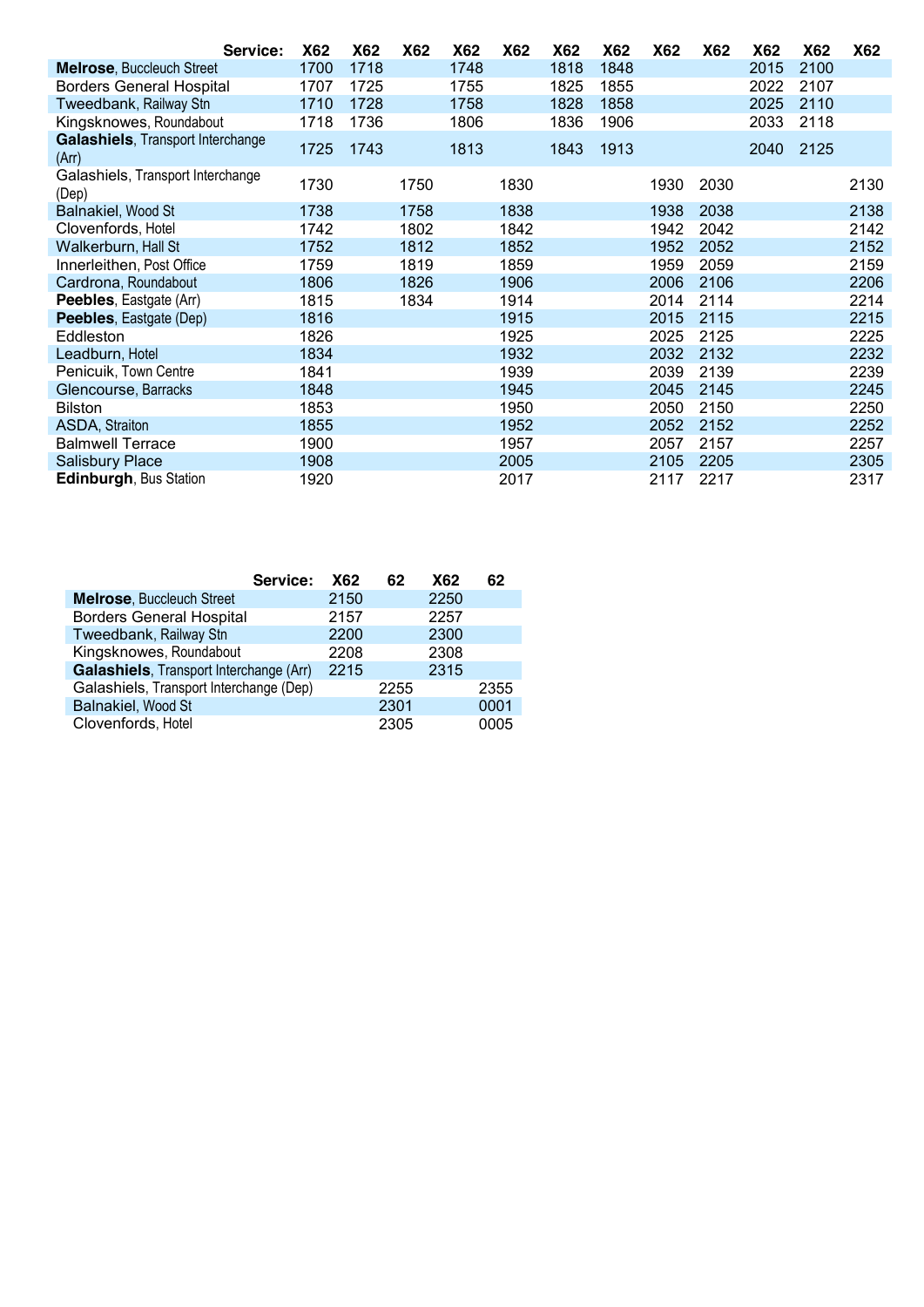### **X62** Edinburgh - Melrose<br>Version - Peebles - Innerleithen - Galashiels

### **Sunday**

| Service:                          | X62  | X62  | X62  | <b>X62</b> | <b>X62</b> | X62  | <b>X62</b> | <b>X62</b> | X62  | <b>X62</b> | <b>X62</b> | <b>X62</b> |
|-----------------------------------|------|------|------|------------|------------|------|------------|------------|------|------------|------------|------------|
| Edinburgh, Bus Station            | 0930 | 1030 | 1130 | 1230       | 1330       | 1430 | 1530       | 1630       | 1730 | 1830       | 1930       | 2030       |
| <b>Salisbury Place</b>            | 0945 | 1045 | 1145 | 1245       | 1345       | 1445 | 1545       | 1645       | 1745 | 1843       | 1943       | 2043       |
| <b>Balmwell Terrace</b>           | 0956 | 1056 | 1156 | 1256       | 1356       | 1456 | 1556       | 1656       | 1756 | 1853       | 1953       | 2053       |
| ASDA, Straiton                    | 1001 | 1101 | 1201 | 1301       | 1401       | 1501 | 1601       | 1701       | 1801 | 1857       | 1957       | 2057       |
| <b>Bilston</b>                    | 1004 | 1104 | 1204 | 1304       | 1404       | 1504 | 1604       | 1704       | 1804 | 1900       | 2000       | 2100       |
| Glencourse, Barracks              | 1009 | 1109 | 1209 | 1309       | 1409       | 1509 | 1609       | 1709       | 1809 | 1904       | 2004       | 2104       |
| Penicuik, Town Centre             | 1016 | 1116 | 1216 | 1316       | 1416       | 1516 | 1616       | 1716       | 1816 | 1911       | 2011       | 2111       |
| Leadburn, Hotel                   | 1023 | 1123 | 1223 | 1323       | 1423       | 1523 | 1623       | 1723       | 1823 | 1918       | 2018       | 2118       |
| Eddleston                         | 1030 | 1130 | 1230 | 1330       | 1430       | 1530 | 1630       | 1730       | 1830 | 1926       | 2026       | 2126       |
| Peebles, Eastgate (Arr)           | 1041 | 1141 | 1241 | 1341       | 1441       | 1541 | 1641       | 1741       | 1841 | 1936       | 2036       | 2136       |
| Peebles, Eastgate (Dep)           | 1045 | 1145 | 1245 | 1345       | 1445       | 1545 | 1645       | 1745       | 1845 | 1937       | 2037       | 2137       |
| Cardrona, Roundabout              | 1054 | 1154 | 1254 | 1354       | 1454       | 1554 | 1654       | 1754       | 1854 | 1946       | 2046       | 2146       |
| Innerleithen, Post Office         | 1102 | 1202 | 1302 | 1402       | 1502       | 1602 | 1702       | 1802       | 1902 | 1954       | 2054       | 2154       |
| Walkerburn, Hall St               | 1108 | 1208 | 1308 | 1408       | 1508       | 1608 | 1708       | 1808       | 1908 | 2000       | 2100       | 2200       |
| Clovenfords, Hotel                | 1118 | 1218 | 1318 | 1418       | 1518       | 1618 | 1718       | 1818       | 1918 | 2010       | 2110       | 2210       |
| Balnakiel, Wood St                | 1122 | 1222 | 1322 | 1422       | 1522       | 1622 | 1722       | 1822       | 1922 | 2014       | 2114       | 2214       |
| Galashiels. Transport Interchange | 1130 | 1230 | 1330 | 1430       | 1530       | 1630 | 1730       | 1830       | 1930 | 2021       | 2121       | 2221       |

|                                   | Service: | <b>X62</b> | <b>X62</b> |
|-----------------------------------|----------|------------|------------|
| <b>Edinburgh, Bus Station</b>     |          | 2130       | 2230       |
| <b>Salisbury Place</b>            |          | 2143       | 2243       |
| <b>Balmwell Terrace</b>           |          | 2153       | 2253       |
| ASDA, Straiton                    |          | 2157       | 2257       |
| <b>Bilston</b>                    |          | 2200       | 2300       |
| Glencourse, Barracks              |          | 2204       | 2304       |
| Penicuik, Town Centre             |          | 2211       | 2311       |
| Leadburn, Hotel                   |          | 2218       | 2318       |
| Eddleston                         |          | 2226       | 2326       |
| Peebles, Eastgate (Arr)           |          | 2236       | 2336       |
| Peebles, Eastgate (Dep)           |          | 2237       | 2337       |
| Cardrona, Roundabout              |          | 2246       | 2346       |
| Innerleithen, Post Office         |          | 2254       | 2354       |
| Walkerburn, Hall St               |          | 2300       | 0000       |
| Clovenfords, Hotel                |          | 2310       | 0010       |
| Balnakiel, Wood St                |          | 2314       | 0014       |
| Galashiels, Transport Interchange |          | 2321       | 0021       |